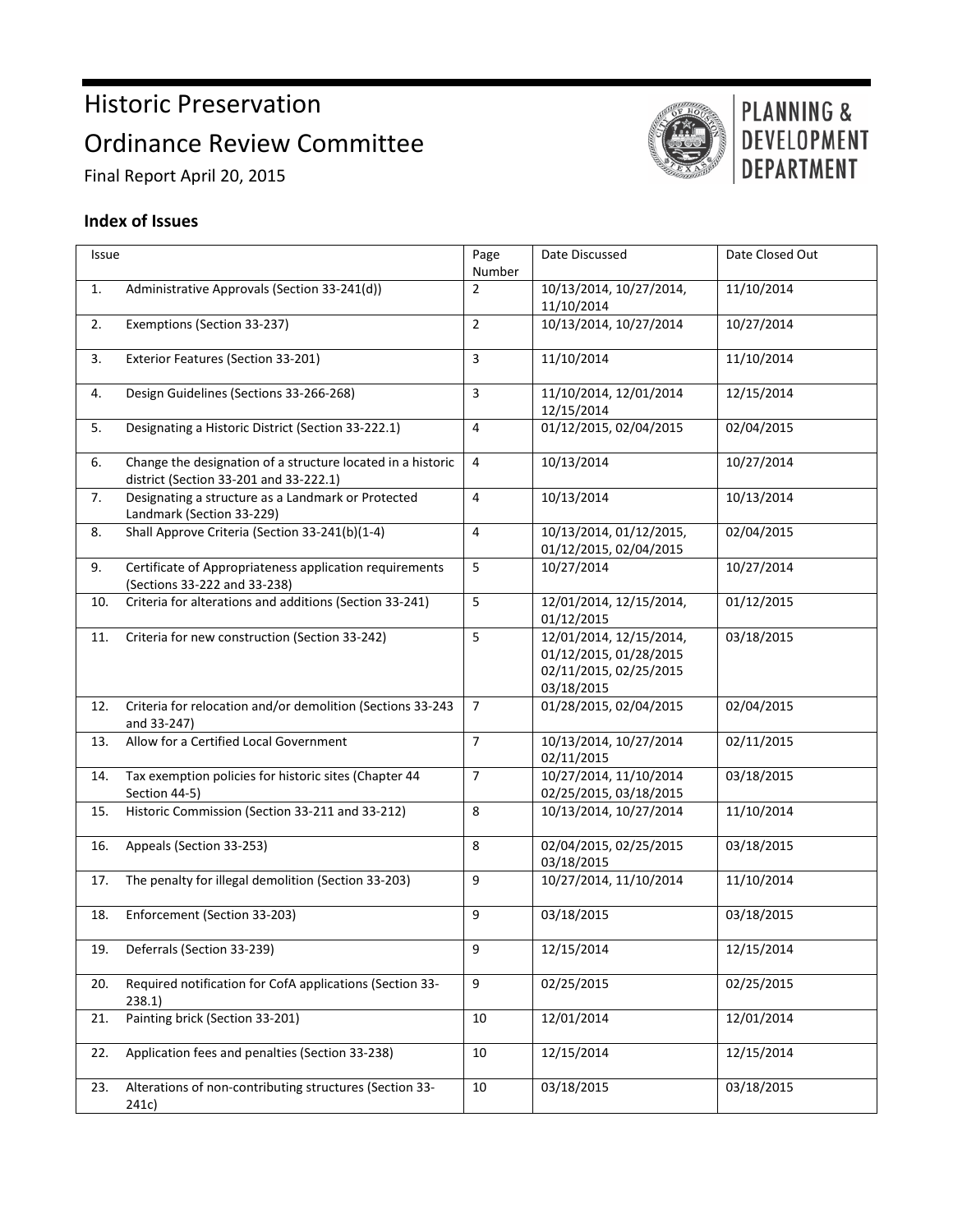# <span id="page-1-0"></span>**1. Administrative Approvals (Section 33-241(d))**

# **Add these to Administrative Approval items (requiring a small yard sign as public notice, see Issue #20 for description of sign):**

- Freestanding garages, including garage apartments, freestanding carports, and secondary structures with a footprint of less than 600 square feet, located at the rear of the lot
- Shall approve additions
- Installation of rear porches not wider or taller than the existing rear wall
- Alterations to non-contributing structures
- Installation of signs and awnings to commercial buildings that do not compromise or cover historic features, are appropriately scaled for the building and are less than 25 square feet in sign area, are not internally illuminated, and are affixed without damaging significant historic material
- Solid non-masonry fences over four feet (48") in height that are located in front of the structure's front wall. Solid is defined as less than 50% transparent.

#### **Add these to Administrative Approval items (not requiring public notice):**

- Removal of non-historic additions, including attached garages or carports, comprised of non-historic materials
- Repair or replacement of existing historic damaged siding materials with materials of the same size, shape, material and pattern
- Burglar bars
- Removal of non-historic and non-appropriate decorative elements such as shutters, brackets, awnings, or signs
- Installation of ramps or lifts for accessibility purposes
- Skylights, solar panels, antennas, satellite dishes, or other roof equipment that are at the rear half of the structure and are installed without damaging significant historic material
- Minor changes to previously approved COAs
- Extension of soon-to-expire Certificate of Appropriateness or renewal of expired Certificate of Appropriateness for up to one additional year from the original expiration date (i.e. maximum extension is two years from date of COA approval) no revision to original approved scope of work allowed with staff administrative approval

#### <span id="page-1-1"></span>**2. Exemptions (Section 33-237)**

**Current exemptions include:** landscaping, HVAC units, light fixtures, porch ceiling fans, roofs **Add these to the list of exemptions:**

- Change "Roofs" to "Re-roofing with in-kind materials and no change to roof structure"
- Additions totally obscured from view from the public right of way by the original structure (not to include impermanent obstructions such as fences, landscaping or other non-contributing structures)
- Fences that are:

a) located in front of the front façade of a structure and are at least 50% transparent or no taller than four feet; or

b) located at or behind the front façade of a structure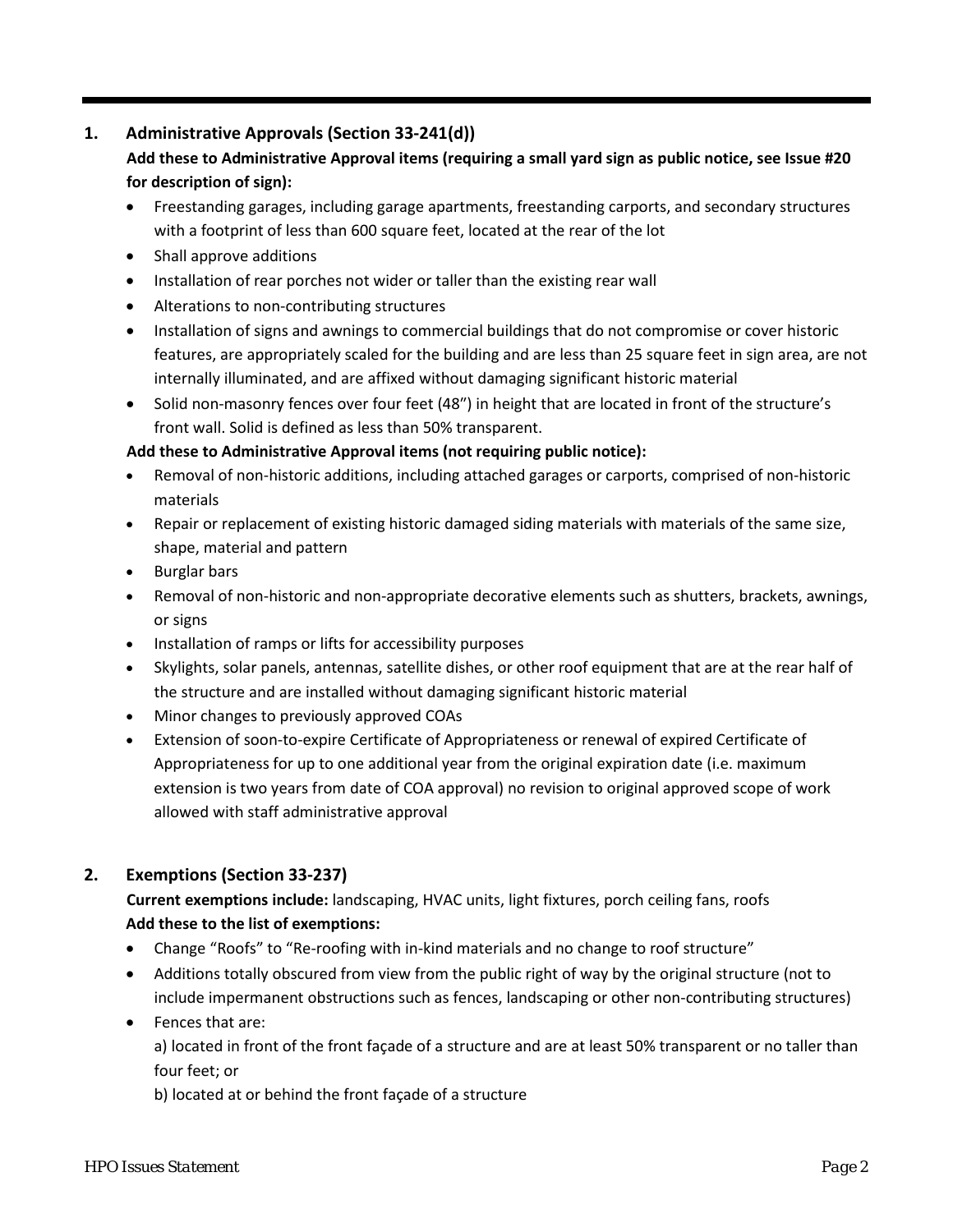- Gutters and downspouts
- Storm windows and doors
- Screen windows and doors
- Installation of temporary emergency weatherization features such as plywood coverings on windows
- Painting, except for painting over masonry (stone and brick)

#### <span id="page-2-0"></span>**3. Exterior Features (Section 33-201)**

Add language in Section 33.202c and in Section 33-236 to clarify that ship lap removal may affect the stability of the structure's exterior, and that an applicant should not to remove shiplap unless the applicant have a structural engineer affirm that adequate measures have been planned for so as to not damage the structural integrity of the structure.

#### <span id="page-2-1"></span>**4. Design Guidelines (Sections 33-266-268)**

The Commission may direct the Department to complete Design Guidelines for one or more districts. In determining which districts should have design guidelines and/or in prioritizing the order in which the guidelines will be created, the Commission will consider:

- The amount of CofA activity in the district,
- The degree to which additional guidance would be beneficial to the property owners in the district, and
- The degree to which the guidelines would assist the staff and Commission in decision-making on applications.

The Department shall conduct a process that is open and transparent, which allows for input from all interested parties. It shall present a set of draft guidelines to the Commission within one year of the Commission's directive. If the department cannot complete the guidelines process within one year, the Director shall report back to the commission, providing a schedule for completion.

The Guidelines should encourage behavior that supports the Ordinance's intent. The overriding goal should be to preserve the character of the district.

Because the ordinance is broad in nature, the purpose of Design Guidelines is to clarify the intent of the ordinance and to interpret the ordinance for individual historic districts.

- The Design Guidelines shall conform to the Criteria in the Code.
- The Design Guidelines can be more restrictive than the Code, but not less so.
- Upon adoption, in the event of a conflict between the criteria in this division and the design guidelines, the Design Guidelines shall control (Sec 33-240(a)).
- More than one historic district can be covered by one set of Design Guidelines, at the discretion of the HAHC.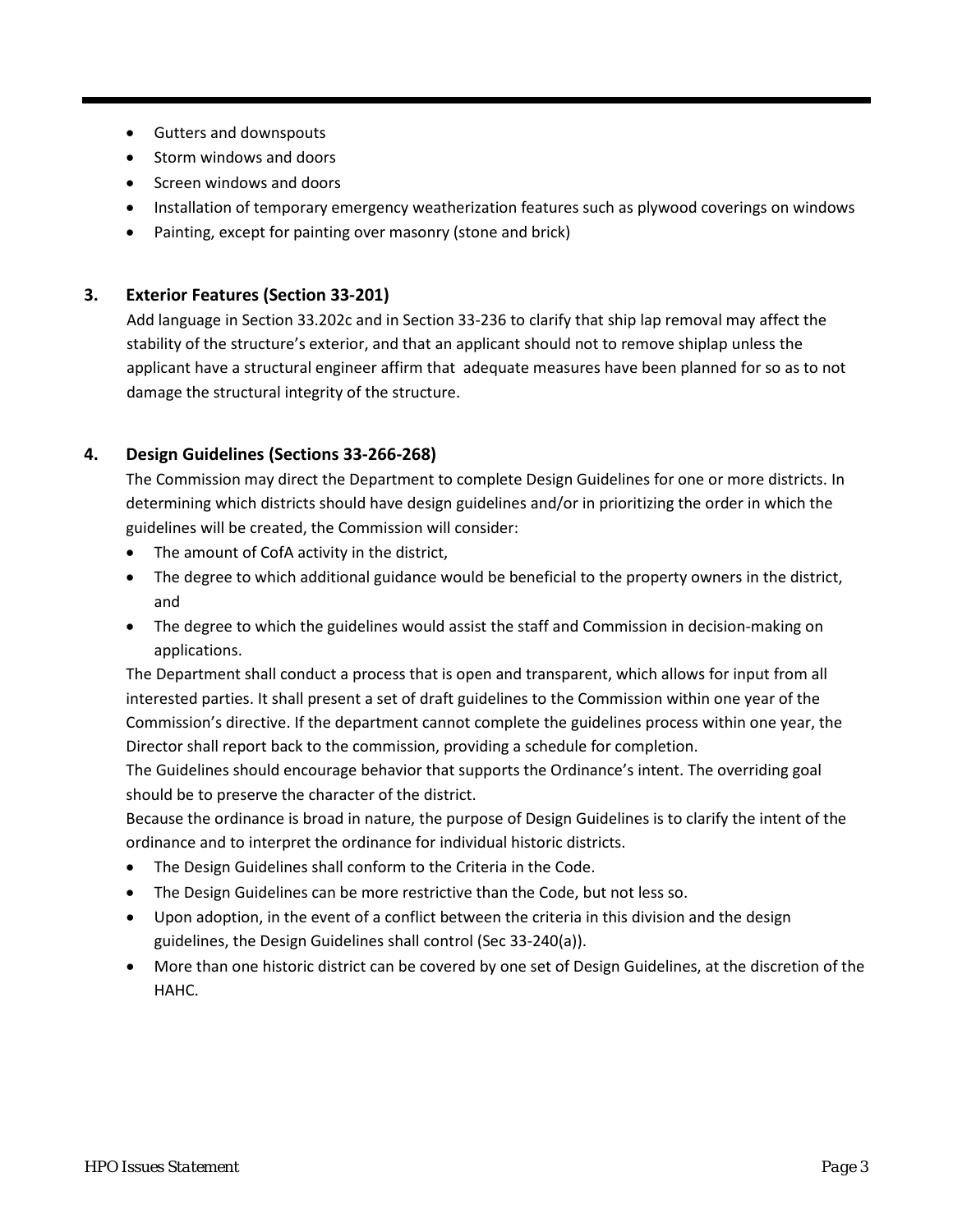#### <span id="page-3-0"></span>**5. Designating a Historic District (Section 33-222.1)**

- Change the approval threshold from 67% of "tracts in the district" to 67% of "returned support forms." The Director should make every effort to obtain the highest number of responses possible and shall consider the number of responses in developing a recommendation to create the district.
- Give the Director 30 days, instead of 15, to notify property owners in a survey area of a community meeting.
- Encourage more compact and cohesive districts by allowing the Director to create a district with noncontiguous parts.
- If the survey area presented to the Commission for approval is not similar in shape and size to the survey area voted on by the property owners, the Commission should extend the 180 day protections for up to two 30 day periods in order to obtain additional public comment.
- Rename "proposed district" to "survey area" and "card" to "support form."
- Remove the limitation that a district cannot contain more than 400 tracts.
- Create a process by which properties adjacent to and outside a district may be added upon petition.

#### <span id="page-3-1"></span>**6. Change the designation of a structure located in a historic district (Section 33-201 and 33-222.1)**

- Allow staff to work with the property owner to propose changes in classification to HAHC and City Council based on new information not present at the time of classification or error.
- There should be no change in classification due to neglect by owner.
- No property status change will be presented to the HAHC without allowing the property owner to participate in the public hearing on the change. Prior to any change in classification being presented to the HAHC, staff should notify property owners at least 15 days in advance of the HAHC public hearing.

#### <span id="page-3-2"></span>**7. Designating a structure as a Protected Landmark** (Section 33-229)

Change criteria for designation from "built before 1905" to "was constructed more than 100 years ago"

# <span id="page-3-3"></span>**8. Shall Approve Criteria (Section 33-241(b)(1-4)**

The Committee had considerable discussion about this issue. The Committee discussed whether Shall Approve criteria should be removed, based on the fact that they are confusing, rarely used and in direct conflict with the 11 criteria for Alterations and Additions. In the end, the committee decided that they should be left in but that the following changes should be made:

- Make Shall Approves an administrative approval by the Director.
- Limit the number of Shall Approves per structure to one for the life of the structure.
- There are three types of Shall Approves: rear addition, side addition and an additional floor (often called camelback).
- For additional floor additions (camelbacks) change the requirement to read that plate height of the addition does not exceed the plate height of the original structure.
- Clarify that no original building materials are removed from the portion of the front façade of the structure to the addition for any of the three types of Shall Approves.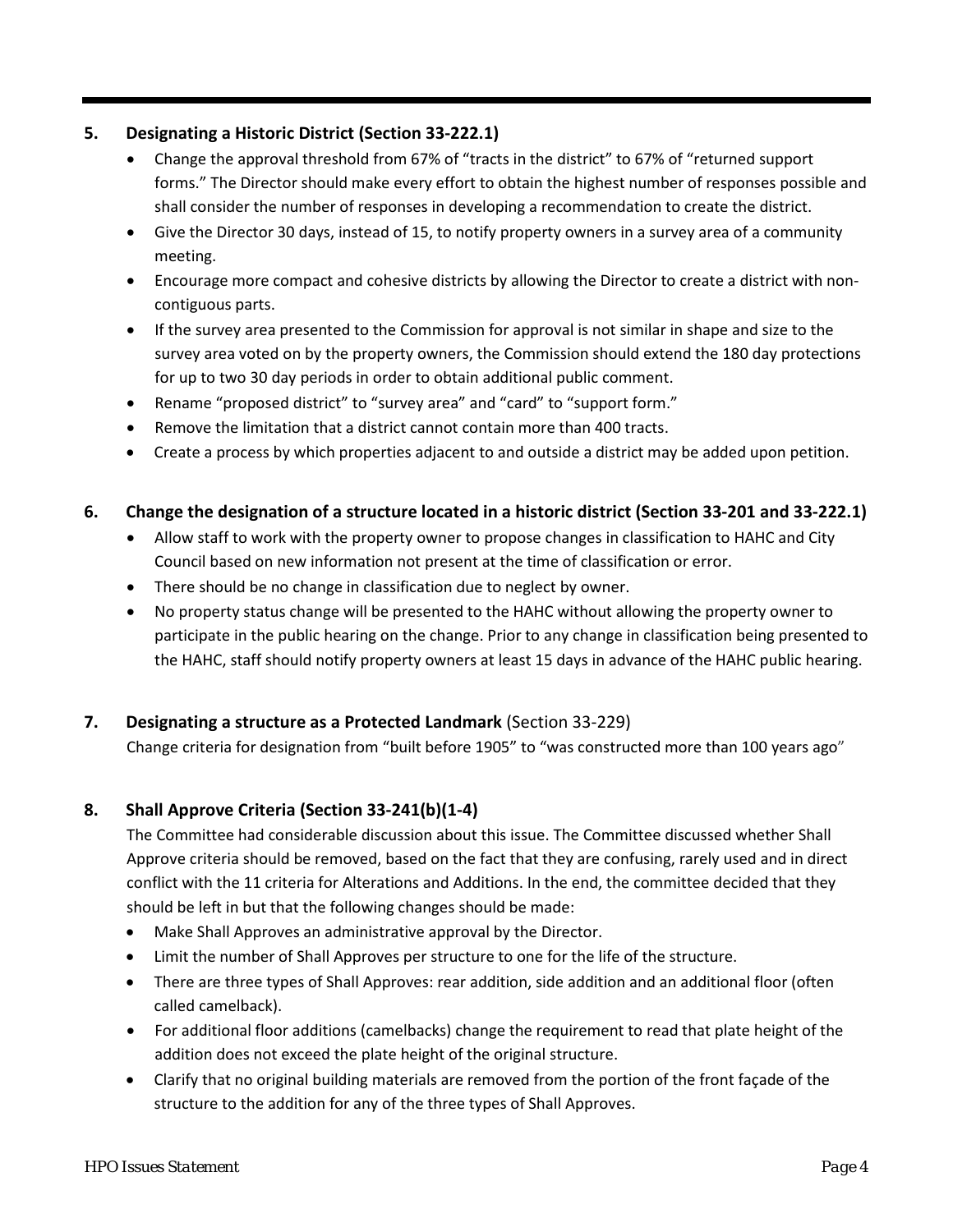• Add language clarifying that Shall Approves are an exception to the 11 Criteria and that meeting the criteria for a Shall Approve does not imply that the 11 criteria for alterations and additions have been met.

#### <span id="page-4-0"></span>**9. Certificate of Appropriateness application requirements (Sections 33-238 and 33-247)**

The Committee agrees to give the Director authority to determine what must be included in an application. They decided to combine the two sections that describe application requirements and structure it in the following way:

- 1. Applications shall be in a form prescribed by the director and shall contain the following information and other information as deemed appropriate by the director:
- 2. All applications must include:
	- (1) The name, address and daytime telephone number of the owner and the applicant, if different from the owner;
	- (2) The signature of the property owner;
	- (3) The address and general description of the property that is the subject of the application;
	- (4) A description of the work intended to be done, the materials to be used and the changes to be made
	- (5) Current photographs of the subject of the application; and
	- (6) If any plans and specification are required to secure a building permit, a copy of the plans and specifications shall be submitted with the application for certificate of appropriateness.

# <span id="page-4-1"></span>**10. Criteria for alterations and additions (Section 33-241)**

The Committee recommends changing the criteria in the following way:

- 1. Separate criterion #9 into two distinct criteria and add clarifying language as follows:
	- (9) The proposed design for any exterior alteration or addition must not destroy significant historical, architectural or cultural material, including but not limited to siding, windows, doors, and porch elements;
	- (10) The proposed design shall be compatible with the massing, size, scale, material and character of the property and the area in which it is located;
- 2. Remove Criterion #11. The issue of whether a project meets a deed restriction is more appropriately covered in the affidavit on the building permit application.

#### <span id="page-4-2"></span>**11. Criteria for new construction (Section 33-242)**

This was the most difficult discussion the Committee conducted. They discussed it on several occasions and asked for extensive research and analysis of other cities' processes and criteria. There were differing opinions on this issue. In the end, the Committee developed a primary option (option 1, below), but encouraged further public input and consideration on an alternative (option 2):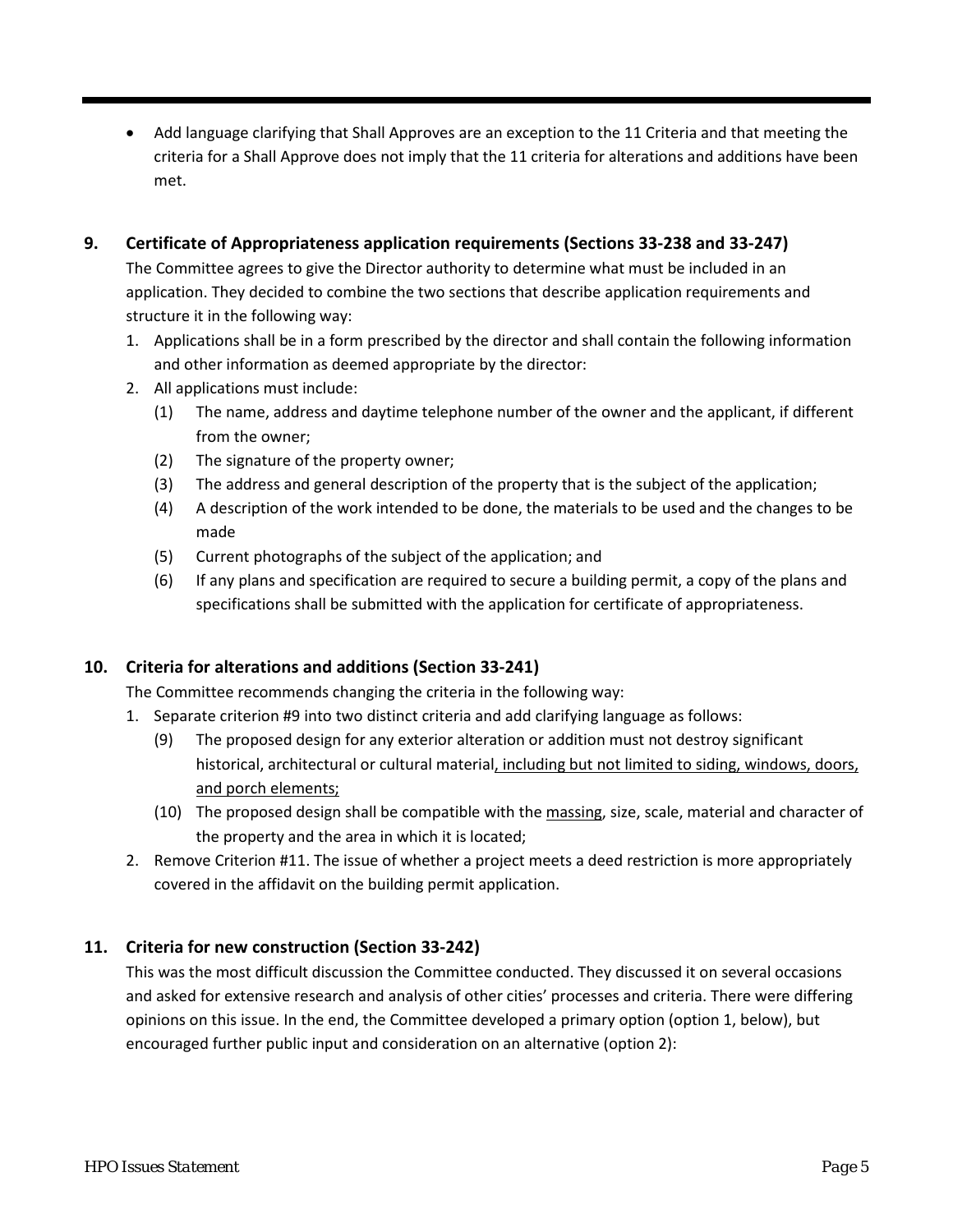#### **OPTION 1**

- The new construction must match the typical setbacks of existing contributing structures on the blockface and opposing blockface
- The exterior architectural features of new construction must be compatible with the exterior features of existing contributing structures in the historic district
- The proportions of new construction, including height, width, scale, roof shape and roof pitch, must be compatible with the typical proportions of existing contributing structures in the in the surrounding area. Upon demonstrating that unusual circumstances exist, the HAHC may consider a larger surrounding area in determining compatibility.
- A two story structure may be considered appropriate on a blockface with only one-story contributing structures as long as the new construction is in proportion to the surrounding existing structures and unless otherwise stated in a district's Design Guidelines. Design guidelines may develop greater specificity for factors to consider in determining compatibility for new construction in individual districts.

#### **OPTION 2**

- The new construction must match the typical setbacks of existing contributing structures on the blockface and opposing blockface;
- The exterior features of new construction must be compatible with the exterior features of existing contributing structures in the historic district;
- The proportions of new construction, including height, width, scale, roof shape and roof pitch, must be compatible with the typical proportions of existing contributing structures in the surrounding area; and
- The height of new construction shall be no taller than the typical height of all contributing structures in the district, except under the following exceptional circumstances in which the height of new construction may exceed the typical height:
	- a) where the lot is in a location or is of a size associated with taller contributing structures in the historical pattern of development in the district (i.e. larger lots, corner lots, lots on particular streets or areas of the district); or
	- b) where the new construction will be adjacent to one or more atypically tall structures (whether contributing or not.

The Committee offered additional considerations, as follows:

- The Committee generally felt that the ordinance should provide high-level guidance and that detailed interpretations should be left to Design Guidelines or, in the absence of such Guidelines, guidance published by staff.
	- a) One example of this guidance is on the meaning of "no taller than the typical height". This phrase can be interpreted by staff (absent Design Guidelines) as "not exceeding the 80 percentile of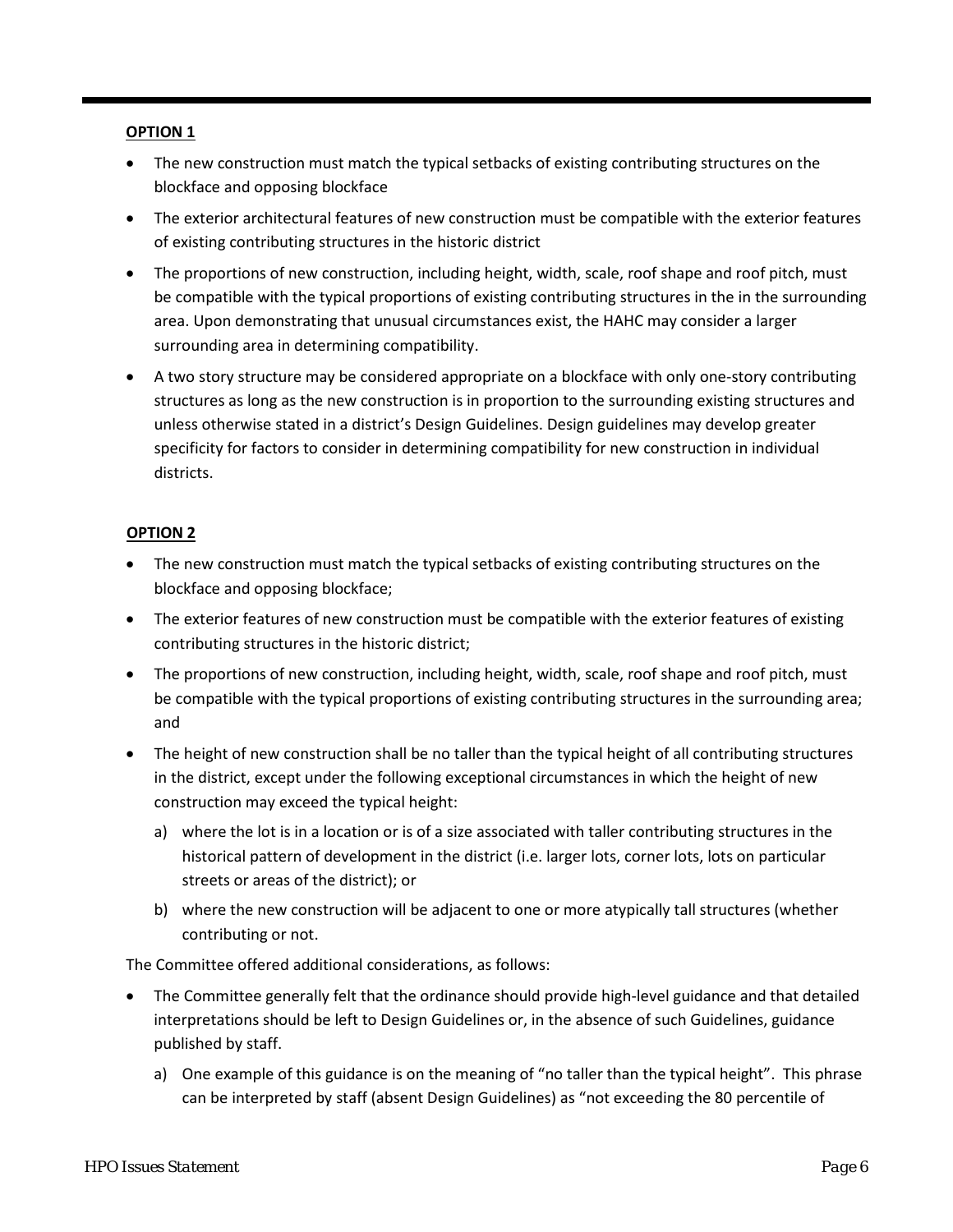heights" of all contributing structures in the district or it could be defined specifically just in the design guidelines. The Committee noted that inclusion of the word "all" prohibits the current practice of using a subset of contributing structures to determine typical height in the district. Some members of the Committee felt this practice is inappropriate and inconsistent with the ordinance.

b) Other areas for possible exceptions to the height limitation that have been discussed are, 1) where one or more atypically tall contributing structures are present on the same blockface; 2) where only a minority portion of the proposed roof height, set back from the right of way, is taller; 3) where though the structure is atypically tall, because of other reduced proportions of the structure and the dimensions of the first floor plate, the structure is not incompatible with the district or detrimental to the character of the district.

#### <span id="page-6-0"></span>**12. Criteria for relocation and/or demolition (Sections 33-243 and 33-247)**

- Create separate criteria for relocating Landmarks and protected Landmarks, contributing structures within a district, and contributing structures outside the district
- Allow relocation outside the district only if applicant proves unreasonable economic hardship or unusual or compelling circumstances
- Increase the documentation required from the owner to consider unreasonable economic hardship and unusual or compelling circumstances
- If the request for demolition is denied by the HAHC, the applicant must work with the Director to explore alternatives. No appeal of a denied CofA application for demolition may be allowed within 90 days of the CofA denial.

#### <span id="page-6-1"></span>**13. Allow for a Certified Local Government**

The Houston code has been reviewed by the Texas Historic Commission. The one suggestion from the THC was that Houston should add language creating a Historic Preservation Officer. Although, the staff at THC suggested such amendment, they were clear that it was optional. Currently, the city has personnel designated as the Historic Preservation Officer without such language being spelled out in the code.

# <span id="page-6-2"></span>**14. Tax exemption policies for historic sites (Chapter 44 Section 44-5)**

The Committee spoke with Mayor's office staff who administers this program. While it is not part of Chapter 33 the committee recommends that the following changes to the code and policy be made at the earliest time possible:

- The code should follow the National Park Service standards in terms of allowable expenses.
- Tax exemptions should be allowed for improvements and restoration of the historic structure. The value/cost of additions should not be included in the calculation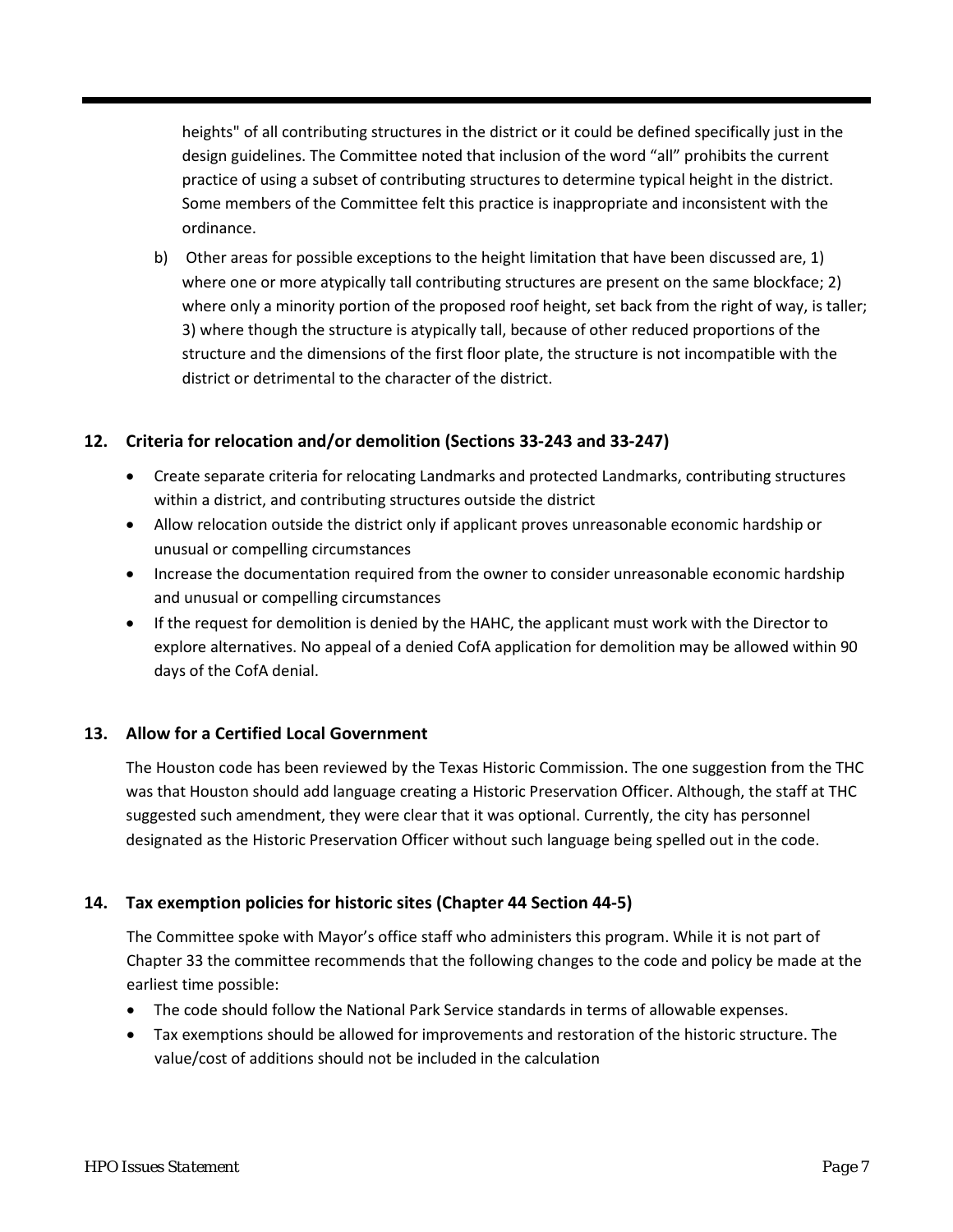- The minimum investment threshold should be reduced from 50% to 25% of the value of the structure to allow smaller restorations to qualify.
- Provide for the grandfathering of any CofAs granted or any tax exemption granted prior to the changes.

#### <span id="page-7-0"></span>**15. Historic Commission (Section 33-211 and 33-212)**

The Committee recommends the following changes to the structure of the HAHC:

- Add language requiring that all HAHC members shall have a known and demonstrated interest, competence, or knowledge in historic preservation within the city and or the county.
- Target one of the positions toward a person with experience with historic construction technology.
- Remove the term limit provision to be consistent with other Boards and Commissions. This removal is especially warranted for the HAHC since many positions require highly specific backgrounds and can be hard to fill.

#### <span id="page-7-1"></span>**16. Appeals (Section 33-253)**

The Committee had a significant amount of discussion on this item as well. They were in agreement that the existing system does not support the ordinance and that the solution is a combination of policy and code changes. The Committee focused on one option (Option 1 below); however, the Committee encouraged further consideration and input on three alternatives (Options 2, 3 and 4):

#### **OPTION 1**

• Establish a process with the Planning Commission where the Commission receives a more detailed briefing on the appeal than is currently done in the public meeting. This briefing should occur prior to the public meeting. Allow the Planning Commission to uphold the decision of the HAHC, overturn the decision of the HAHC and grant the CofA, or direct the HAHC to reconsider the item. For decisions that either grant the CofA or direct the HAHC to reconsider the item, the Planning Commission shall identify the reasoning behind the Planning Commissions finding that the HAHC's decision should be reversed or reconsidered, based on the ordinance criteria.

#### **OPTION 2**

• Create a new Board of Appeals that is comprised of five members who have knowledge and experience in the area of historic preservation. This Board will meet on an as-needed basis, to hear appeals.

#### **OPTION 3**

• Eliminate the Planning Commission component of the appeal process and have the appeal go straight to City Council on the record.

#### **OPTION 4**

• Change what actions the Planning Commission may take to the following: 1) Uphold the HAHC's decision to deny the project (this decision could be appealed to City Council), or 2) Direct the HAHC to reconsider the item, with findings stating how, in the Planning Commission's view, the project meets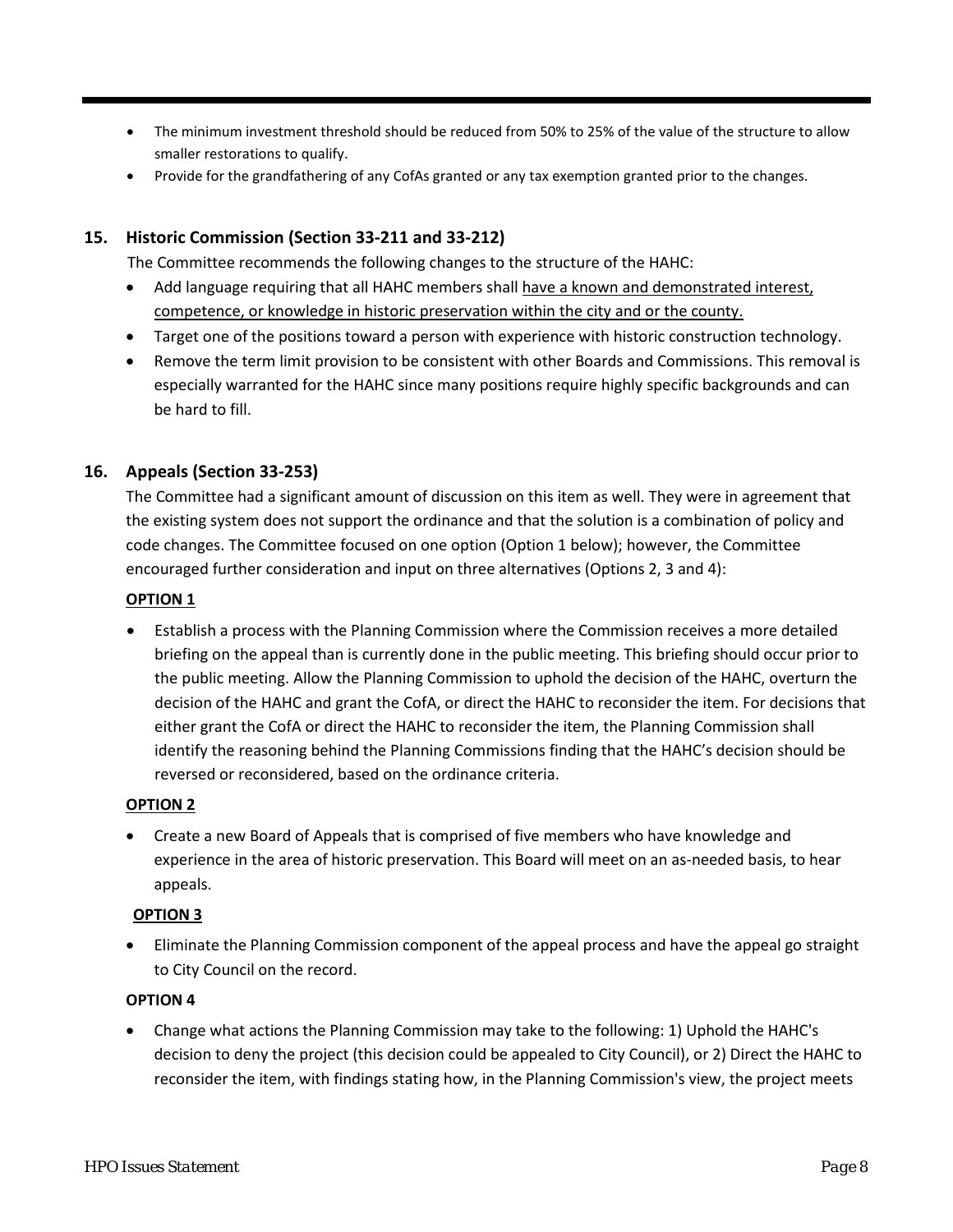criteria. Should the HAHC deny the project a second time, the applicant may appeal directly to City Council.

Regardless of the construct of the appeal process, the Committee agreed on the following:

- Prohibit the introduction of new materials at the appeal. If new material is available, it is appropriate for the material to be presented to the HAHC for reconsideration before the item is granted an appeal.
- Provide the neighborhood with adequate notice of the appeal by requiring the placement of a sign on property similar to signs required for relocation and/or demolition. The sign shall be in place for a minimum of 10 days prior to the Planning Commission meeting. This would require that notification of the date of the appeal be provided to the applicant at least 15 days in advance of the meeting.
- As a policy (non-code) recommendation, there should be regularly scheduled inter-commission training sessions between Planning Commission and HAHC.

#### <span id="page-8-0"></span>**17. The penalty for illegal demolition (Section 33-203)**

The Committee recommends that an appropriate penalty would be a two-year moratorium on reconstruction and requiring that any new building to be built within same footprint and with no more square footage than the building that was demolished (as determined from HCAD records and any other available documentation) and meet the criteria for New Construction.

#### <span id="page-8-1"></span>**18. Enforcement (Section 33-203)**

The Committee recommends:

- Add a mechanism that will give the HAHC another option to allow the project to be completed quickly and create a path that encourages the restoration of inappropriate modifications without interfering with the city's ability to issue citations.
- Provide that, should a property owner be required to make payment of damages, when historic fabric has been destroyed and cannot be fixed, such payments should be placed in the Historic Preservation Fund.
- Violations shall make the project ineligible for tax exemption.

#### <span id="page-8-2"></span>**19. Deferrals (Section 33-239)**

The Committee agreed that deferrals play an important role in providing the Commission with a thorough review of the project application and that they should not be prohibited.

#### <span id="page-8-3"></span>**20. Required notification for CofA applications (Section 33-238.1)**

The Committee is recommending that a small sign (similar in size to a MLS/MBL sign) be required to be placed in the front yard upon application for a Certificate of Appropriateness. The sign shall note that an application has been filed and will provide the website and phone number where more information may